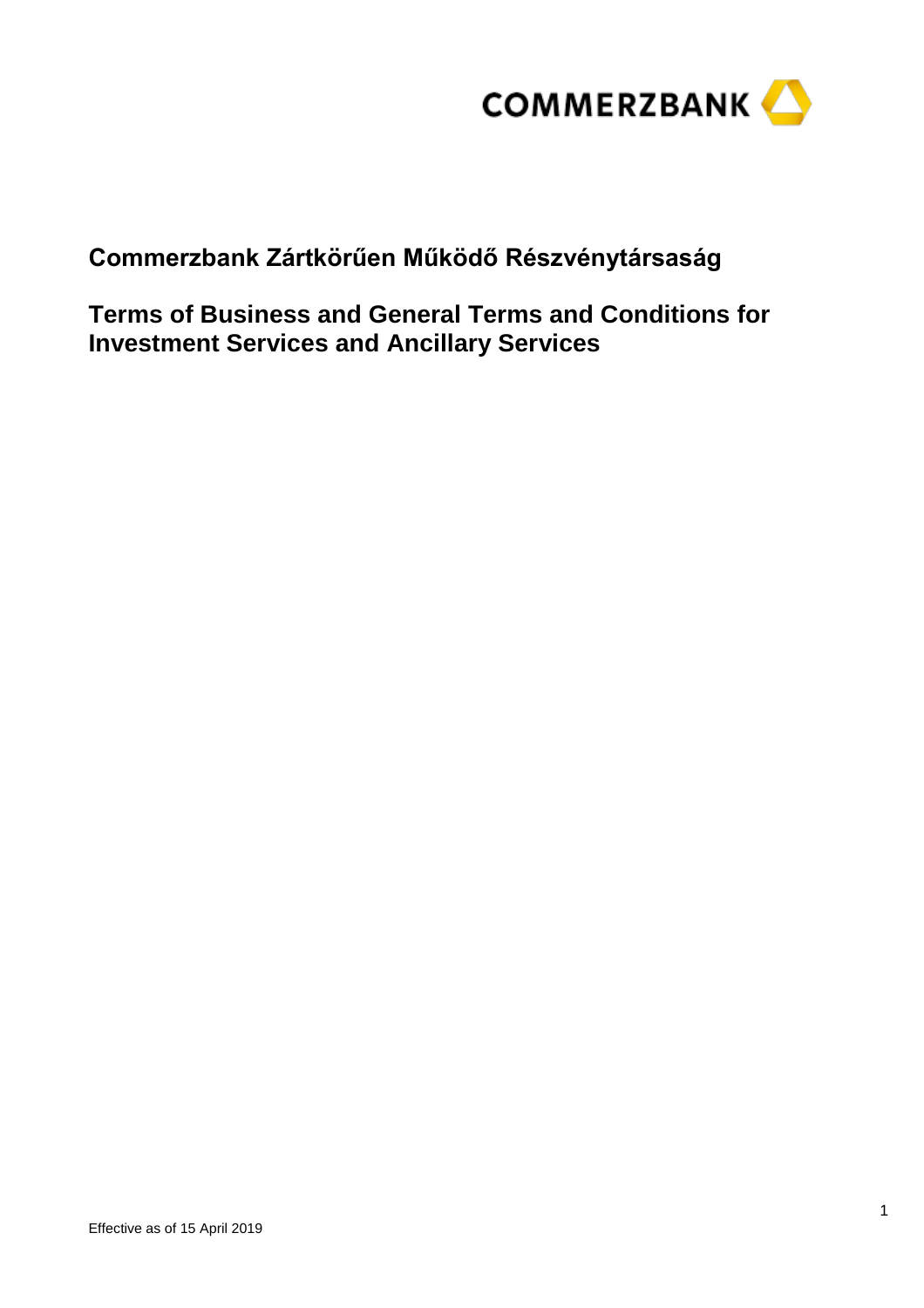# **Contents**

| III. General terms and conditions applicable to contracts and business relationships,       |
|---------------------------------------------------------------------------------------------|
|                                                                                             |
|                                                                                             |
|                                                                                             |
| VII. Suspension of operating license, transfer of portfolio, publicity of business data  12 |
|                                                                                             |
|                                                                                             |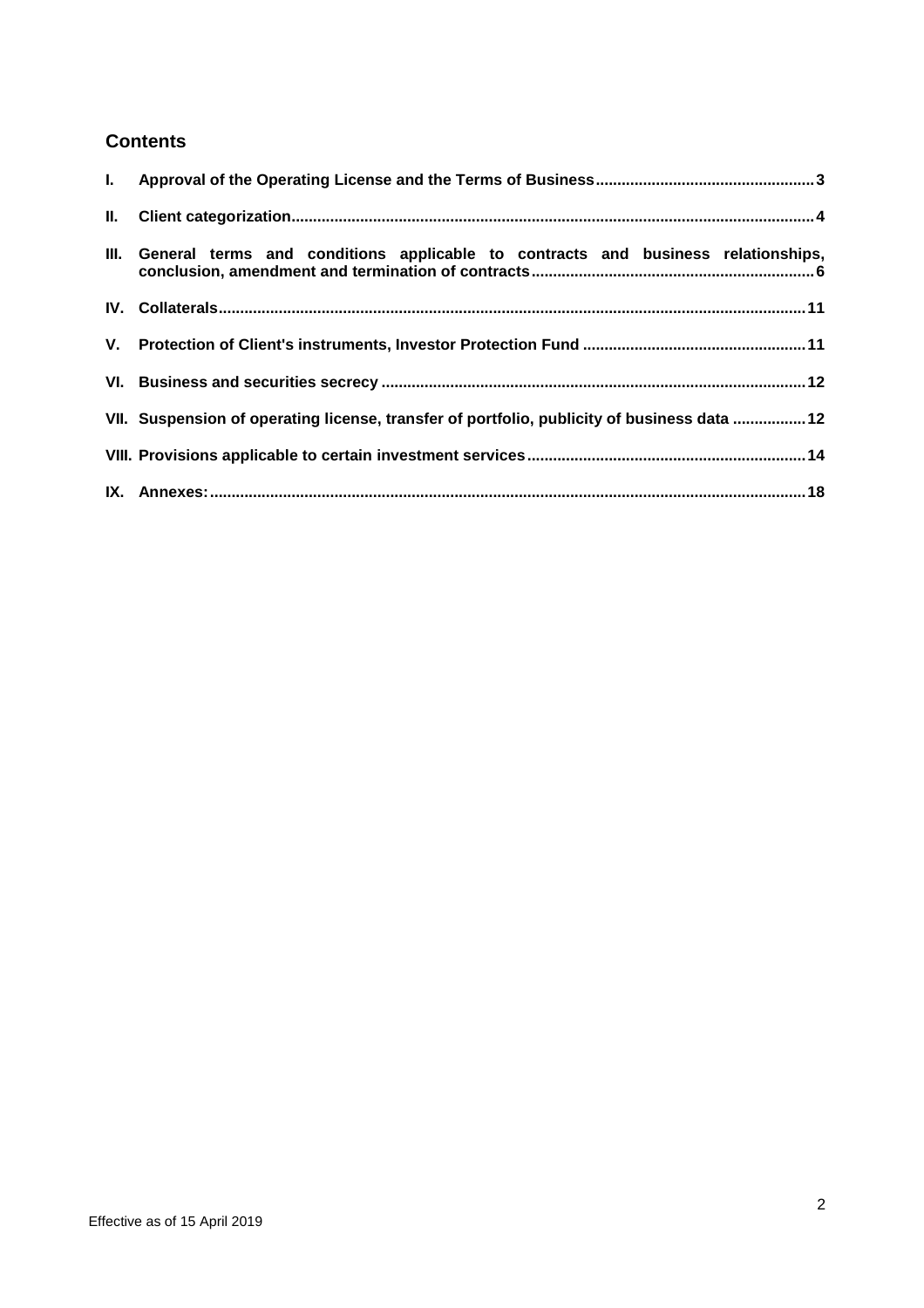# <span id="page-2-0"></span>**I. Approval of the Operating License and the Terms of Business**

- **1. Commerzbank Zártkörűen Működő Részvénytársaság** (registered office: H-1054 Budapest, Széchenyi rakpart 8.) (hereinafter referred to as "the **Bank**") is a universal bank authorised to provide investment services and ancillary services (hereinafter jointly referred to as: "**investment service**") under Act CXXXVIII of 2007 on investment firms and commodity dealers and on the regulations governing their activities (hereinafter referred to as the "**Investment Regulations Act**") and financial services and ancillary services under Act CCXXXVII of 2013 on credit institutions and financial enterprises (hereinafter referred to as the "**Hungarian Banking Act**").
- **2.** The number of the Bank's operating licenses pertaining to investment services are 41.074-1/1999, as issued by the Hungarian Financial and Capital Market Supervisory Authority on 22 November 1999, and III/41.074-3/2001, as issued by the Hungarian Financial Supervisory Authority on 24 April 2001. The above were changed by the Authority by resolution III/41.074-5/2002 dated 20 December 2002 and resolution E-III/735/2008 dated 17 July 2008. Pursuant to the Investment Regulations Act, these licenses correspond to the activities laid down in these Terms of Business.

**3.**

- 3.1. Investment services performed by the Bank:<br>a) own account trading,
	- own account trading,
	- b) Investment advice.
- 3.2. Ancillary services provided by the Bank:
	- a) safe custody services, and the relevant securities account management, in case of printed securities the administration of them and client account management,
	- b) safekeeping and administration of financial instruments for the account of clients, and the relating client account management,
	- c) trading of own account trading with foreign currency related to investment service activities,
		- dealing on own account with foreign exchange in connection with the investment service activity,
	- d) investment research and financial analysis
- 3.3. The Bank's operating license applies to the following financial instruments:
	- a) transferable securities,
	- b) money-market instruments,
	- c) securities issued by collective investment undertakings,<br>d) options, futures, swaps, forward rate agreements linked
	- d) options, futures, swaps, forward rate agreements linked to securities, foreign currencies, interest rates or yields, and any other derivative transactions, instruments, financial indices or measures that may be settled by physical delivery or in cash,
	- e) commodity linked options, futures, swaps, forward rate agreements, and any other derivative transaction or instrument that must be settled in cash, or that may be settled in cash at the option of one of the parties, excluding the expiry of the term of delivery or other grounds for termination,
	- f) commodity linked options, futures, swaps, and any other derivative transaction or instrument that may be settled by physical delivery, provided that the same has been traded on a regulated market or in a multilateral trading system,
	- g) commodity linked options, exchange-traded or over-the-counter futures transactions, swaps that have the characteristics of other derivative financial instruments, which are not included in paragraph f), and any other derivative transaction, which can be settled by physical delivery and is not intended for commercial purposes, provided that it is either cleared through recognised clearing houses or subject to regular supplementary payment obligation,
	- h) derivative transaction for the transfer of credit risk,
	- i) financial agreement for differences,
	- j) options, futures, swaps, forward rate agreements, and any other derivative transaction or instrument linked to climate or weather factors, freight rate, air pollutant or greenhouse gas emissions, inflation rates or other official economic statistics, which must be settled in cash or may be settled in cash at the option of one of the parties, unless the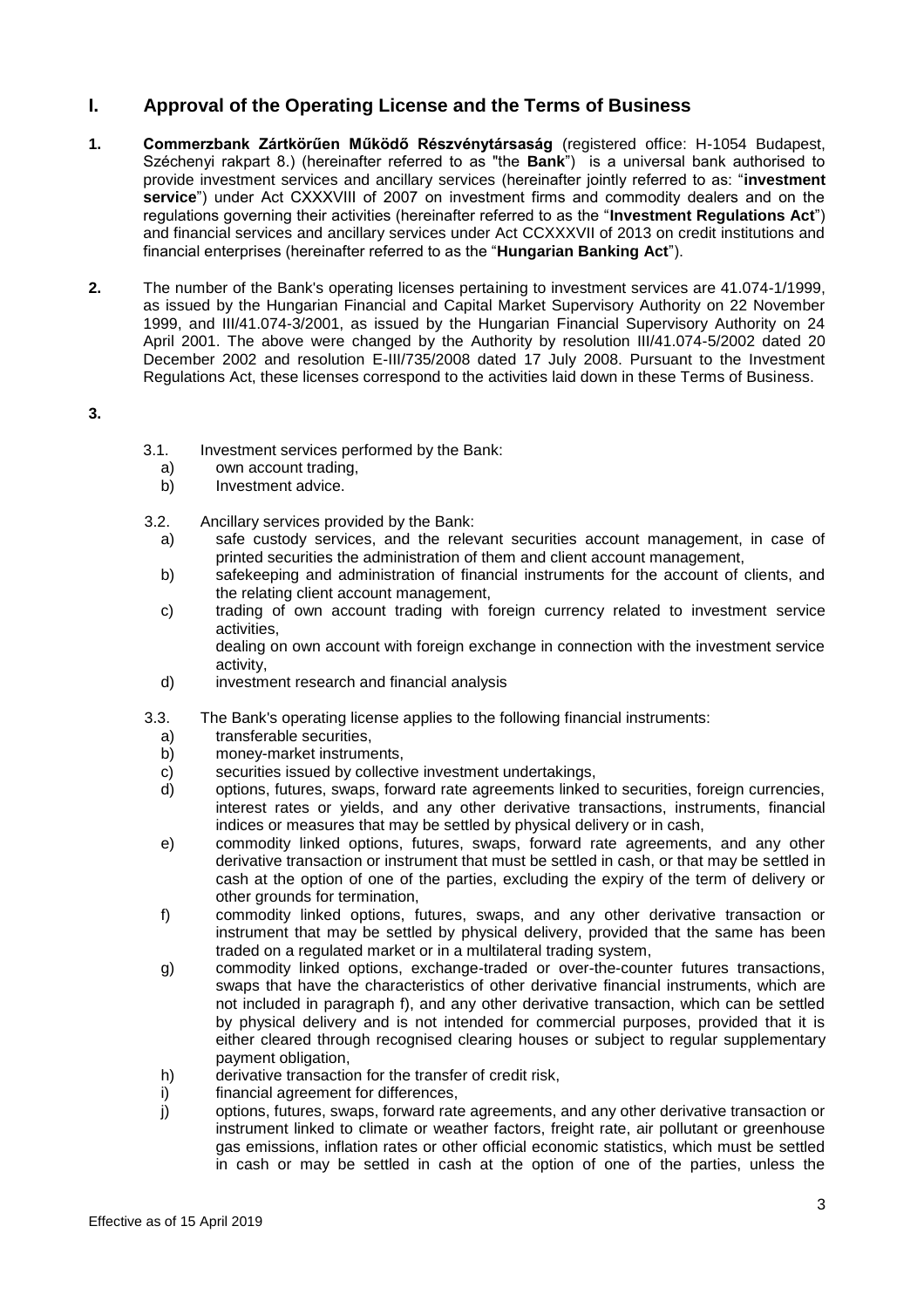termination is attributable to a default,

- k) other derivative transactions or instruments linked to rights, obligations, indices or measures not included in paragraphs a) to j), which have the characteristics of one of the other derivative instruments, including being traded on a regulated market or in a multilateral trading system, being cleared and performed through recognized clearing houses, or being subject to regular supplementary payment obligations, as well as derivative transactions as specified in Article 39 of Commission Regulation (EC) No 1287/2006.
- **4.** The range of financial instruments that are actually available at the Bank is included in the Bank's Execution Policy.
- **5.** The Bank does not trade instruments under Article 20 of Regulation (EU) 600/2014, either at or outside trading venues, nor does it deal in commodity derivatives, allowances or their derivative products.
- **6.** As regards the investment services referred to above and financial instruments, the Bank does not engage in cross-selling within the meaning of the Investment Regulations Act (the offering of an investment service together with another service or product as part of a package or as a condition for the same agreement or package).
- **7.** The Bank does not perform algorithmic trading, as defined under Section 4 (2) 1 of the Investment Regulations Act, and it does not carry out portfolio management, as defined under subsection 53.
- **8.** The Bank does not exercise any ownership rights in respect of the reference value under Article 37 of Regulation (EU) 600/2014.
- **9.** The Bank does not qualify as a product maker under Section 3 of Decree No. 16/2017. (VI.30) NGM; it takes part in the distribution, within the meaning of Section 6 of the said Decree, of products made by Commerzbank AG as the parent company.
- **10.** The Bank executes the transaction types laid down in Article 10 of Commission Delegated Regulation (EU) 2017/565 on the basis of the Hungarian Banking Act.

The Bank does not voluntarily apply the provisions applicable to systematic internalisers, and continuously monitors whether it qualifies as a systematic internaliser for a product in view of the thresholds specified in the relevant legislation. If the relevant threshold is likely to be exceeded, the Bank shall add requirements governing regular internalisation to these Terms of Business, and adjust its operation accordingly.

- **11.** The Bank's effective General Terms of Business is public. The Bank displays its effective General Terms of Business in the areas open to clients (and at its brokers/intermediary), and makes it continuously available as "Terms of Business for Investment Services" under the "Treasury/MIFID" tab under "Terms" on its website at [www.commerzbank.hu.](https://www.commerzbank.hu/portal/media/corporatebanking/auslandsseiten/ungarn-informationen/englisch-/impressum-2/agbs-ungarisch/Befektetesi_uzletszabalyzat_20180103.pdf)
- **12.** These Terms of Business include the general terms and conditions of transactions and legal relationships between the Bank and the person or organization using the Bank's investment services (hereinafter referred to as "Client(s)"). If the contract for a particular transaction includes a provision deviating from the Terms of Business, the provisions of the contract shall apply. Matters not covered by the contract are governed by the provisions of these Terms of Business.
- **13.** The terms used in these Terms of Business shall be understood as defined in the Investment Regulations Act.

### <span id="page-3-0"></span>**II. Client categorization**

**1.** As part of its investment service activities or ancillary services the Bank shall, before the execution of the contract, categorize the prospective client as follows, and shall treat it as a Client according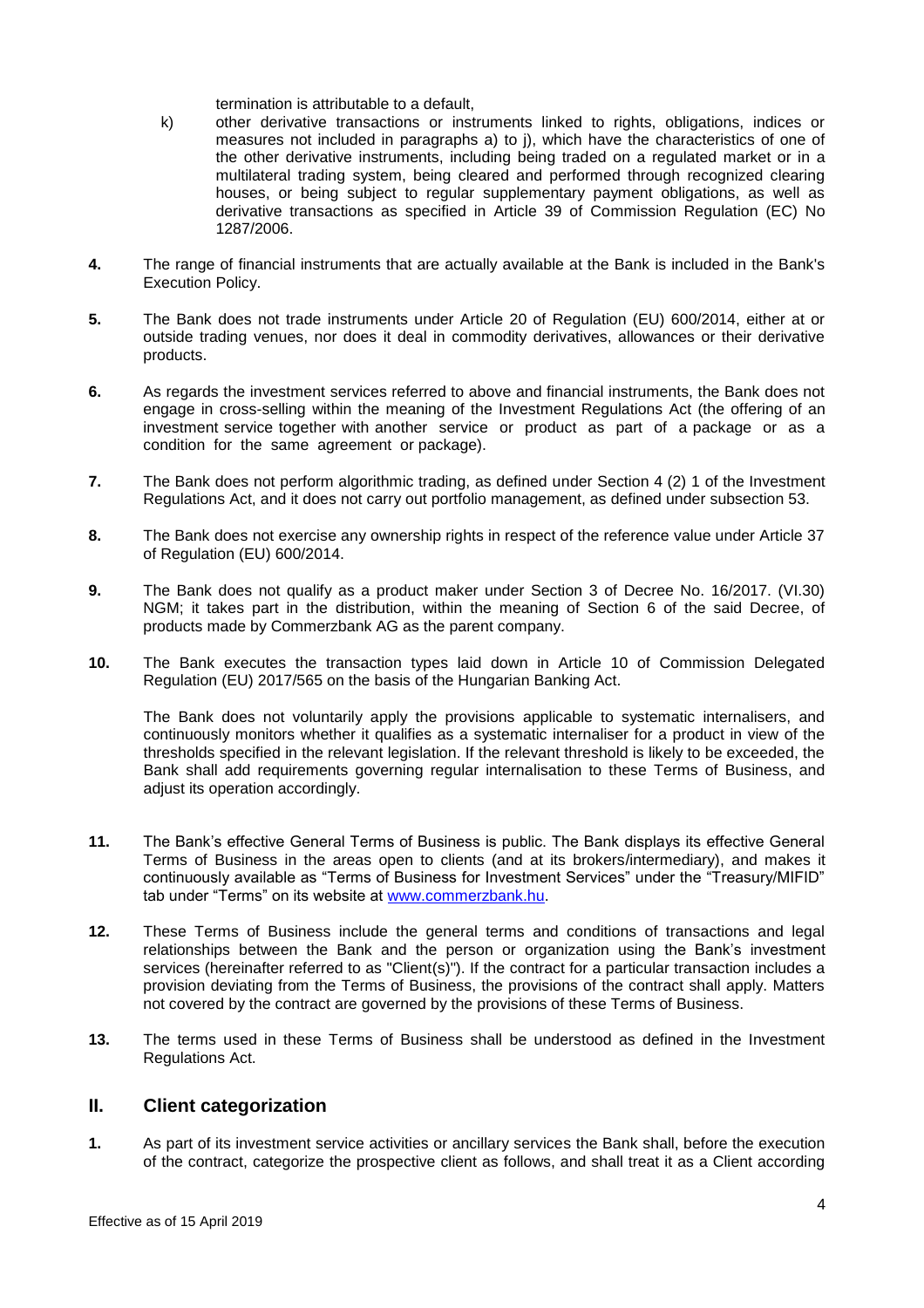to such categorization after the effective date of the contract. The categorization is not necessary if the contract is concluded based on a general contract in force.

- **2.** The Bank informs the Client in writing or in another form of durable medium about:
	- a) its categorization,
	- b) any changes in its categorization; and
	- c) the fact that it may request its categorization to be changed under the provisions of the Investment Regulations Act, and in case of such a request about the changes in its rights.
- **3.** Professional Client:

The following clients shall qualify as Professional Clients:

- a) investment firms,
- b) commodity dealers,
- c) credit institutions,
- d) financial enterprises,
- e) insurance companies,
- f) investment funds and investment fund managers, as well as collective investment trusts,
- g) venture capital funds and venture capital fund managers,
- h) private pension funds and voluntary mutual insurance funds,
- i) any local business that is:

ia) regarding the financial instrument defined under Section 6, point I) of the Investment Regulations Act or the derivative financial instrument related to it and defined under Section 6, a person, who trades with the given financial instrument in order to meet or related to their obligations defined in the Act CCXVII of 2012 on the participation in the scheme for greenhouse gas emission allowance trading within the Community and in the implementation of the Effort Sharing Decision,

ib) regarding the derivative energy transaction defined under Section 6, points e)-g), j) and k) of the Investment Regulations Act, a person, who trades with natural gas or electricity according to the Gas Supply Act and the Electricity Act,

- j) central depositories,
- k) institutions for occupational retirement provision,
- l) stock exchanges,
- m) central counterparties,
- n) all other companies which are recognized as such by the country in which they are established,
- o) preferential companies as described in the following,
- p) preferential bodies as described in the following, and
- q) all other persons and bodies principally engaged in investment service activities, including special purpose business entities.

#### Preferential companies:

A company shall be deemed preferential within the meaning of Clause 3 o), if it meets at least two of the following criteria: relying on the last audited accounting report, and calculated according to the official foreign exchange rate in effect on the balance sheet date, as published by the Central Bank of Hungary.

- a) its balance sheet total is at least twenty million euros,
- b) its annual net revenue on sales is at least forty million euros,
- c) it has at least two million euros in own funds.

#### Preferential institutions:

An institution shall be deemed preferential within the meaning of Clause 3 p), if it is

- a) the government of any EEA Member State,
- b) the regional government of any EEA Member State,
- c) ÁKK Zrt or an organization entrusted with the management of the public debt of any other EEA Member State,
- d) the Central Bank of Hungary, the central bank of any EEA Member State or the European Central Bank,
- e) the World Bank,
- f) the International Monetary Fund,
- g) the European Investment Bank, or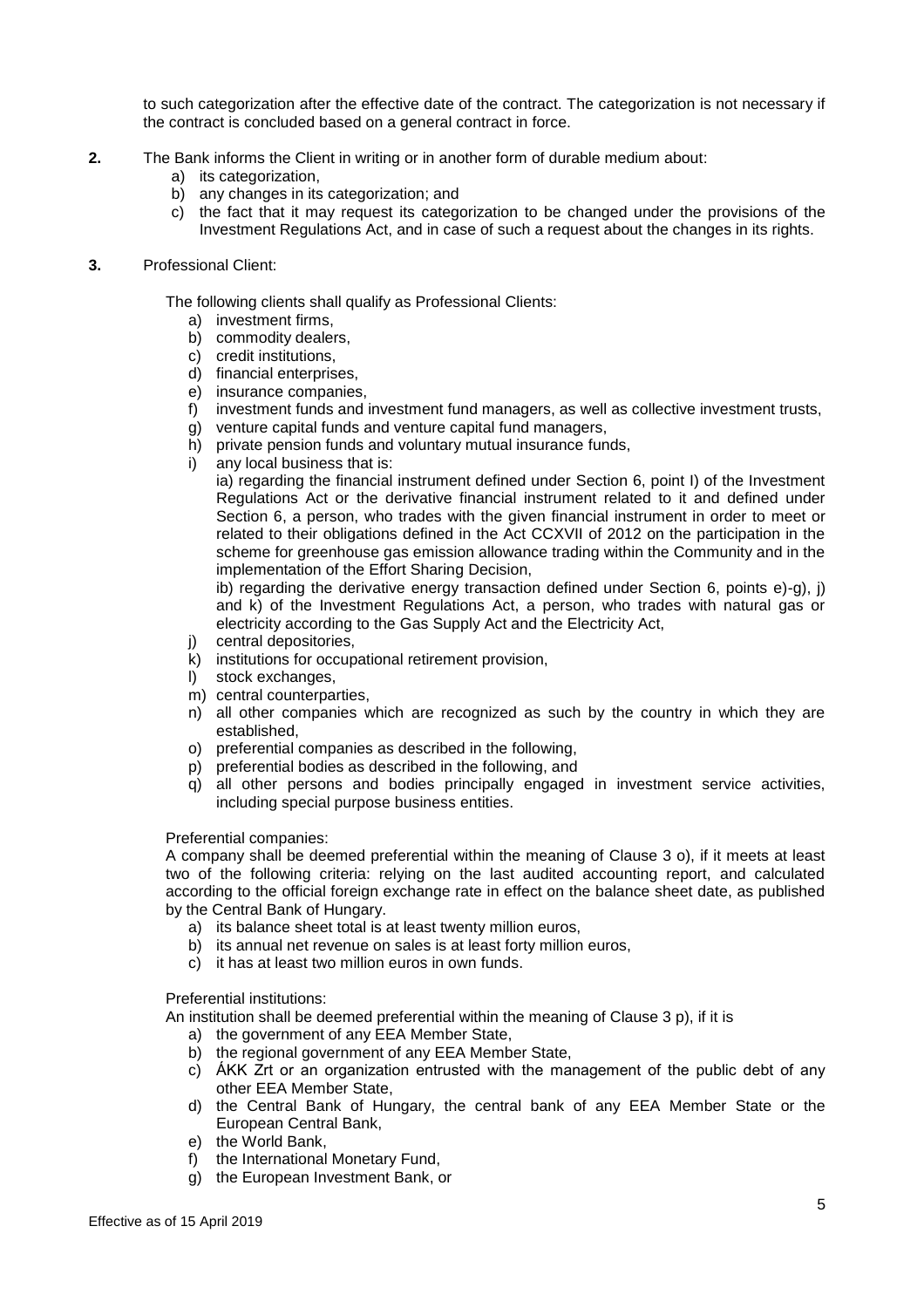- h) any other body active in international finances that was created by virtue of an international agreement or intergovernmental agreement.
- **4.** Eligible counterparty:

The following clients shall qualify as eligible counterparties:

- a) companies specified under Clauses 3 a)-m),
- b) preferential companies specified in Clause 3),
- c) preferential institutions specified in Clause 3)
- d) all other companies which is recognized as such by the country in which it is established.

In case of an eligible counterparty, the provisions of Sections 40-50, Section 55, and Sections 62-65 of the Investment Regulations Act shall not apply, subject to the exceptions set out in the Act, for its investment service activities and related ancillary services specified under Sections 5 (1) a)-c) of the Investment Regulations Act.

- **5.** Any client who is not rated as an "Eligible Counterparty" or a "Professional Client" shall be considered a Retail Client.
- **6.** The Bank shall afford to Professional Clients, at their special request or if they were rated as Professional Clients upon the Bank's initiative – with their express agreement, the same conditions as those applicable to retail clients in connection with their investment service activities and ancillary services. The agreement above shall be laid down in writing and it shall contain:
	- a) an indication that the Client is rated as a Professional Client, and that the conditions applicable to retail clients are applied at its request,
	- b) an indication of the financial instruments or transactions to which the conditions applicable to retail clients shall apply.

In the case of a request submitted hereunder, the investment firm shall inform the Client in writing about the differences in the conditions applicable to Professional Clients and Retail Clients, and the consequences of the same.

## <span id="page-5-0"></span>**III. General terms and conditions applicable to contracts and business relationships, conclusion, amendment and termination of contracts**

- **1.** If the Bank cannot carry out client due diligence, as set out by Act LIII of 2017, it must either refuse transactions over payment accounts ordered by the Client, the establishment of business relationships and the performance of transaction orders, or terminate the existing business relationship with the Client.
- **2.** Unless provided otherwise in the individual contract, communication between the Bank and the Client shall be in the Hungarian language. In the case of contracts concluded between the Bank and the Client both in Hungarian and in another language other than Hungarian (which may be English or German), the Hungarian version of the contracts shall prevail in all cases. Accordingly, at the request of the Bank, a certified Hungarian translation must be attached to any authorization issued in a foreign language.
- **3.** The Bank accepts orders in line with the provisions detailed in Section VIII of these Terms of Business for each transaction type.
- **4.** Contracts for the use of investment services are laid down by the Bank in writing on the day of the relevant order and the written contracts are retained.

Based on the individual specific contract concluded with the Bank, the Client can also give verbal orders to the Bank. The Bank executes orders received via telecommunication devices, records them in writing, and sends the relevant confirmation to the Client**. If there is a difference between the order and the confirmation of the order referred to above, the Client shall notify the Bank of this until 10 a.m. on the banking day following receipt of the confirmation. The Parties expressly agree that, if the Client**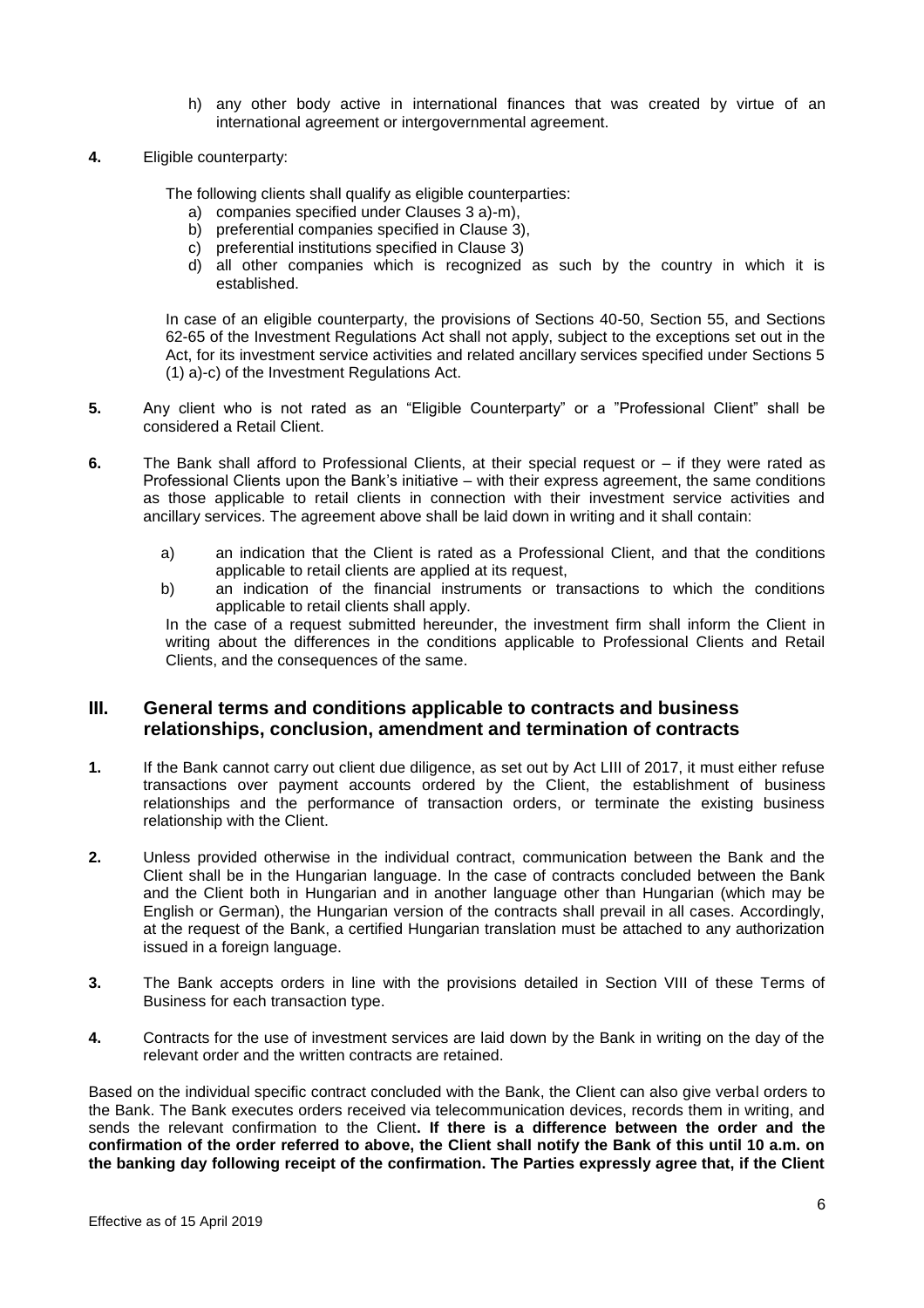**fails to submit an objection (complaint) within the said deadline, then the Client shall be deemed to have accepted the fulfilment as described in the confirmation.** A possible failure to lay down the order in writing as said above shall not affect the validity of the order. Any disadvantages resulting from the lack of written confirmation (in particular, but not limited to, losses, damages, costs) shall be borne by the Client. The Bank shall execute transfer orders received by fax subject to a separate agreement with the Client.

- **5.** The Bank shall record and manage phone conversations, electronic communication and in person communication with the Client in line with the rules of the current CEO Directive on the administration of contracts and orders, and shall retain such recorded data for 5 years, or for 7 years where this is required by the Authority. The Client is aware that duplicates of all direct communication with the Client, along with the recorded version of any internal communications conducted concerning the conclusion of Agreements can be made available to the Client upon its request, within the retention period stipulated by law and/or the supervisory authority.
- **6.** The Bank retains for 5 years all relevant information about all orders and executed transactions related financial assets managed under the current CEO Directive on the administration contracts and orders.
- **7.** Before the conclusion of the contract, the Bank notifies the Client of the price of the financial instrument, the trends of the price before conclusion of the transaction, where this is possible for the given transaction, its market position, any public information, the transaction risk, transaction related fees, costs, target markets for each asset, the investor protection system available to the Client and any additional information, which may be relevant to the conclusion and performance of the contract or are required by law. The Bank provides information in writing as well as on its website at [www.commerzbank.hu](http://www.commerzbank.hu/) as "General Information" under the "Treasury/MIFID" tab under "Terms", as "Treasury Products and Services" under the "Treasury/MIFID" tab, as "Information on FX derivative transactions" under the "Standardised cost information for derivative instruments" under the "Treasury/MIFID" tab under "Terms", and as "Information on Interest Rate Derivatives" under the "Standardised cost information for derivative instruments" tab under the "Treasury/MIFID" tab under "Terms".

The Bank also informs the Client of its licensed investment service activities in these Terms of Business.

When providing information in line with the foregoing, the Bank ensures that clients or potential clients are reasonably able to understand the nature and risks of the investment service and of the specific type of financial instrument that is being offered and, consequently, they can take investment decisions on an informed basis.

If the Bank offers a financial instrument issued by the Bank or another entity belonging to the COMMERZBANK Group to the Client, and such instrument is included in the calculation of the prudential requirements determined in European Parliament and Council Regulation (EU) 575/2013, Directive 2013/36/EU of the European Parliament and of the Council and Directive 2014/59/EU of the European Parliament and of the Council, additional information shall be provided to the Client explaining the differences between the financial instrument and a bank deposit with regard to yield, risk, liquidity and any protection available under Directive 2014/49/EU of the European Parliament and of the Council.

- **8.** Before concluding the contract, the Bank shall examine whether the offered financial instrument, transaction type or investment construction is adequate for the market knowledge and risk-taking ability of the Client other than an Eligible Counterparty. To this end, the Bank may request personal information from the Client by requesting the completion of a form or statement reflecting the Client's market knowledge and risk-taking ability (hereinafter referred to as "**appropriateness part of the appropriateness and suitability test, or appropriateness test**") or the supply of data for the completion of the same.
- **9.** As part of the appropriateness test, the Bank **(i)** reviews the investment services known to Client; (ii) surveys the services, transactions and financial instruments known to the Client or prospective Client (hereinafter each referred to as the "**Client**"); **(iii)** investigates the nature, volume and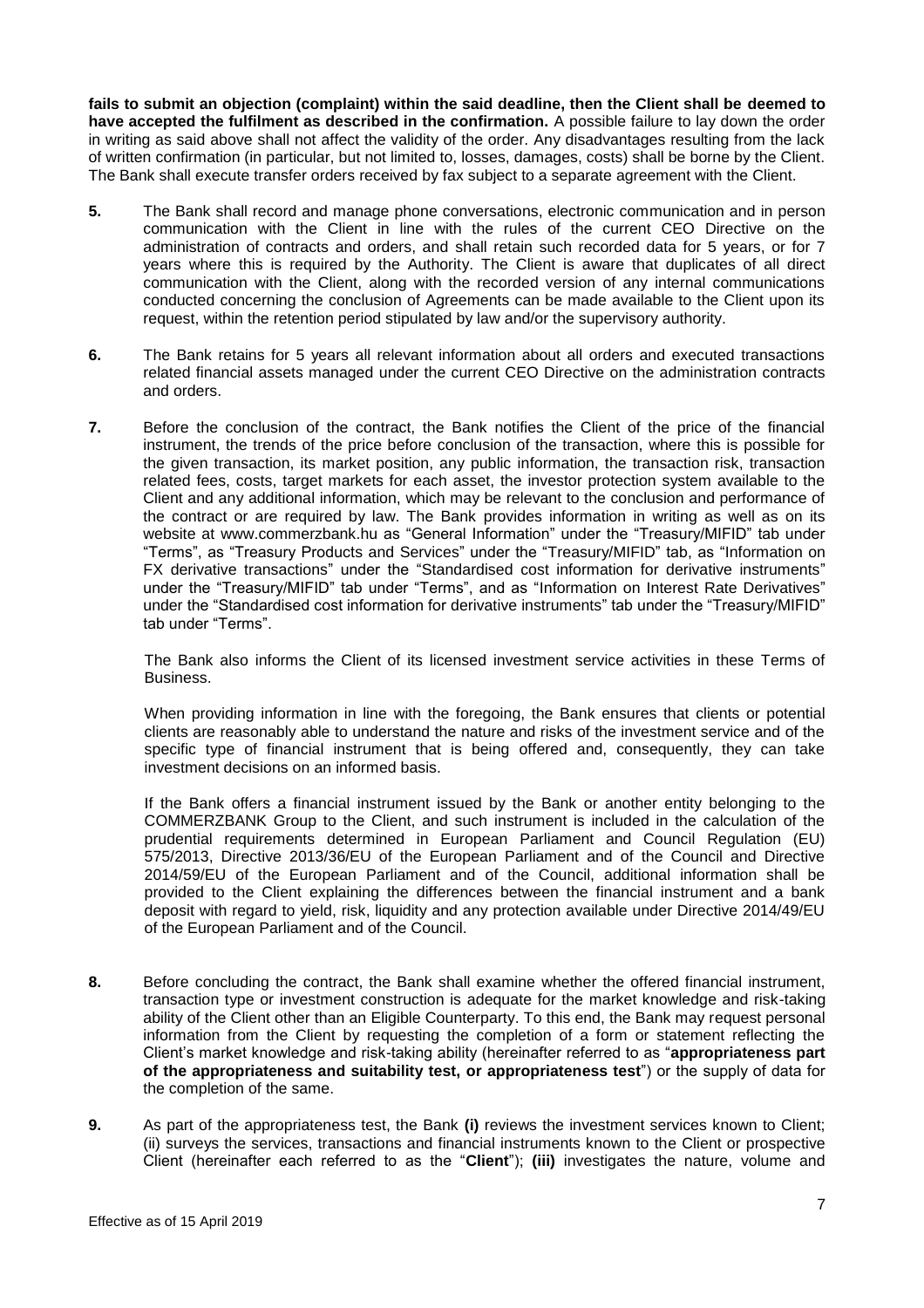frequency of the Client's transactions with financial instruments and the time frame, in which such transactions took place; and **(iv)** reviews the Client's qualifications, occupation, and any former employment relevant to the evaluation.

- **10.** If, in assessing the appropriateness test, the Bank finds that the financial instrument or transaction to which the contract pertains is not appropriate for the Client, it shall warn the Client about this. If the Bank finds the information provided by the Client insufficient, it shall notify the Client that, in the given case, it is unable to determine the appropriateness of the financial instrument or transaction included in the contract, and consequently, it cannot deal with the Client in products governed by the Investment Regulations Act (MiFID), nor may it provide the Client any investment services or ancillary services.
- **11.** Before conclusion of the contract, or where a general contract is in place, the fulfilment of the order, the Bank shall **(i)** make sure if the Client has adequate knowledge, as well as practical experience and risk-taking ability in respect of the financial instrument or transaction forming the subject of the contract or order to make an informed investment decision; and **(ii)** investigate the Client's source or income and investment goals, to the extent necessary for the performance of the contract, **(iii)** in order to be able to offer a transaction or financial instrument adjusted to Client's standing, which can satisfy the Client's investment expectations (hereinafter referred to as "**suitability part of the appropriateness and suitability test, or suitability test**). With the suitability test, the Bank assesses **(i)** if the service offered as part of its investment consulting activity is suitable for the achievement of the investment goals specified by the Client, **(ii)** whether the level of risk associated with such service, which is otherwise in harmony with Client's investment goals, matches the Client's financial abilities, and **(iii)** if the Client has sufficient experience and knowledge to understand and assess the nature of such service and the associated risks. For this purpose, the Bank examines and investigates **(i)** the period in which the Client intends to invest, **(ii)** the Client's risk appetite and risk-taking ability, and **(iii)** the intended goal of the investment, **(iv)** the amount and sources of the Client's income, **(v)** the volume of assets held by the Client, with particular regard to the portfolio of liquid assets, fixed assets and real estates, and **(vi)** the amount and source of the Client's regular commitments; **(vii)** the services, transactions and financial instruments known to the Client, **(viii)** the nature, volume and frequency of the Client's deals in financial instruments, and the time frame in which such deals were completed, and **(ix)** the Client's qualifications, occupation and any former employment relevant for the assessment.
- **12.** The Bank requests the simultaneous completion of the appropriateness and suitability tests under the Investment Regulations Act (independently from the provision of investment advice).
- **13.** In the course of appropriateness and suitability testing, the Bank accepts declarations made or documents submitted by the Client, with particular regard to the following documents or declarations:
	- a) written declarations of the Client's financial and income standing,<br>b) documents used to verify the declarations under paragraph a),
	- documents used to verify the declarations under paragraph a),
	- c) agreements with other investment firms or commodity dealers,
	- d) completed copies of the appropriateness and suitability tests.
- **14.** If the signature on the written order cannot be identified or doubts arise as to the authenticity of the signature for any identifiable and obvious reasons, the Bank shall refuse to execute the order and inform the Client accordingly. The Bank shall assume no responsibility for the fulfilment of an order, for which the signature turns out to be fake or falsified, and even careful examination was insufficient to reveal this.
- **15.** The Bank shall refuse to conclude a contract or to fulfil an order received under a general contract in force if
	- a) to do so would involve insider dealing or market manipulation, or
	- b) it would violate the law or the provisions of the regulations of the regulated market, or of a third country stock exchange, clearing house, central counterparty or central depository acting as an organization providing clearing or settlement services fulfilling the criteria applicable to regulated markets, or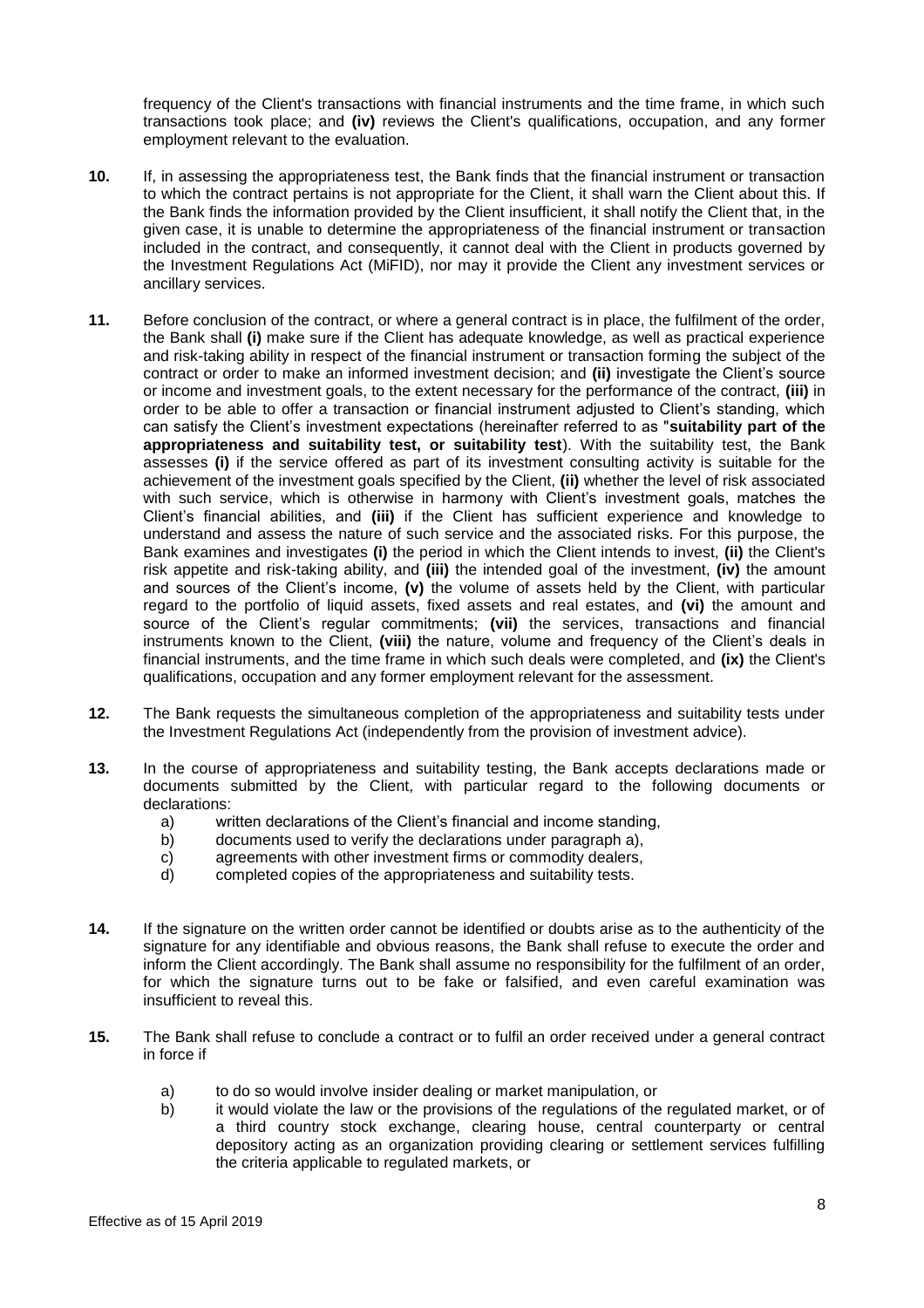- c) the Client refuses to identify himself or to cooperate in such identification procedure, or if the identification procedure fails for any other reason, or
- d) the Bank has been unable to access the information required for the suitability test, or
- e) the result of the suitability test do not allow for the provision of requested service to the Client for the given financial instrument,
- f) the transaction requires LEI ID and the Client does not have a LEI ID.
- **16.** The Bank may refuse to conclude a contract or to fulfill an order received under a general contract in force if
	- a) the Client's standing, as known to the Bank, may adversely affect the perception of the Bank,
	- b) the Client wishes to set an unrealistic price in the order,<br>c) the Bank does not consider the financial instrument ur
	- the Bank does not consider the financial instrument under the Investment Regulations Act appropriate for the Client based on the target market matrix in Annex 4 to the Treasury Products and Services referred to in point 7 of this chapter.

The Bank shall have the right to refuse to conclude a contract, based on its own discretion, in other cases too.

- **17.** The Bank shall inform the Client about the fulfilment of the order within 1 banking day in writing or on other durable medium. The Bank shall send extracts to the Client of the securities account and client account for each transaction, as well as a quarterly summary of the same. The Clients may also request information in different ways about the fulfilment of their orders and the balance of their accounts managed by the Bank, whose charges are laid down in the Bank's Terms and Conditions for Investment Services.
- **18.** If the Client does not object to the transaction, settlement, or the account administration or operations until 10 a.m. on the next banking day following receipt of the notice of confirmation of fulfilment or the extract of the account held for the Client, the order, fulfilment, account administration, any underlying account transactions and the account balance, as well as settlement shall be considered accepted, and the Client shall have no right any more to raise objection against or otherwise dispute these.
- **19.** Other communication between the Bank and the Client may take place, at the Bank's option, by registered or ordinary mail, fax, e-mail, or by publishing on the Bank's website. The information thus sent shall be deemed to be reporting of the investment service rendered or provided by the Bank to the Client.
- **20.** Upon completion of the transaction or termination of the legal relationship between them, the Bank and the Client shall, with due regard to the specific characteristics of the transactions in question, make a settlement with each other within a reasonable time. Offsetting against the Bank shall not be allowed, unless the Bank has acknowledged the debt in writing or the Bank's debts to the Client has been determined by a final court decision.
- **21.** Any notification of the Bank to the Client shall be considered as delivered when the Bank receives a copy of the original document, initialled by the Client, or a confirmation by fax, or the dispatch is justified by the Bank's mailing book, mail dispatch register or certificate of posting held by the Bank. Written communications sent between the Client and the Bank to the other party's address specified herein or duly notified later by postage paid registered mail shall be considered delivered on the 8th (eighth) day following the dispatch of the shipment at the post office. The Client and the Bank shall continuously ensure the availability of one person (representative) at the said addresses, who is authorized to accept postal shipments, and the absence of such person may not be cited by the party in fault as an excuse. A statement served otherwise than by postal shipment and rejected by the addressee shall also be considered delivered, provided that the rejection is certified by two witnesses by giving their signatures on the protocol drawn up on such rejection.
- **22.** As regards written mails received, the Bank's records shall be authoritative.
- **23.** The Client shall immediately notify the Bank of any change in the Client's data communicated to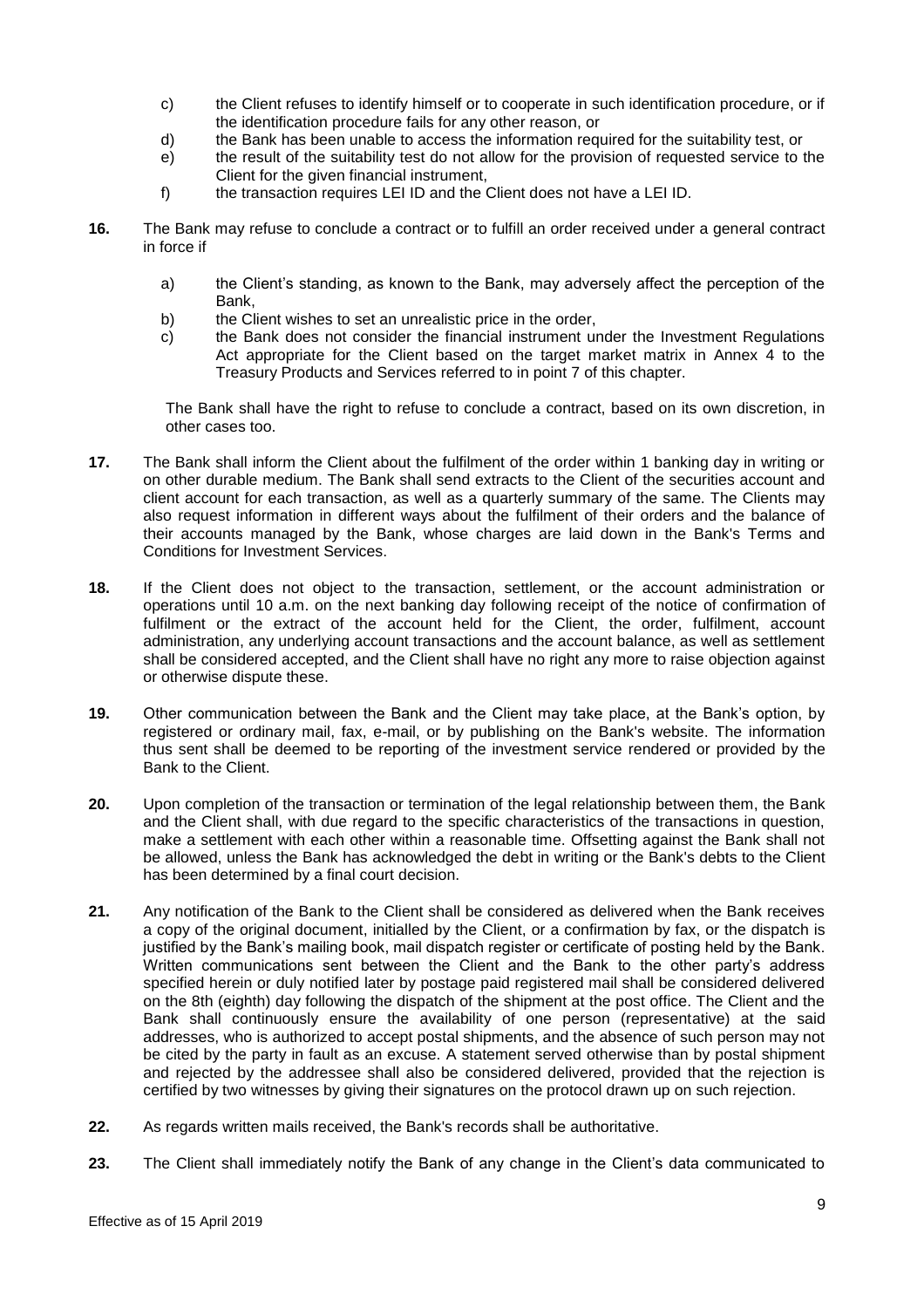the Bank. The Client must notify the Bank immediately if he initiates liquidation or bankruptcy proceedings against himself, or becomes aware of any liquidation or bankruptcy proceeding initiated against him. If a notification, statement, settlement or other document expected from the Bank is not received, the Client must notify the Bank immediately after, but in no more than 8 days from the expected receipt of the document. All possible disadvantages resulting from a failure to inquire shall be borne by Client.

- **24.** The Client may modify or cancel orders not yet fulfilled (cancellation). The Client shall assume liability for orders already fulfilled; they may not be cancelled any more. Changes to and cancellation of orders are governed by the rules applicable to the acceptance of orders.
- **25.** Unless provided otherwise in these Terms of Business or the individual contract, contracts for investment services may be terminated giving 30 days notice period. In case of a serious breach, contracts may be terminated with immediate effect. If the contract is terminated, the parties shall make a settlement within 15 days of such termination: the Client shall pay to the Bank any outstanding fee and cost, and the Bank shall pass on to the Client or transfer to the investment service provider designated by the Client all financial instruments and amounts due to the Client, having regard to any provisions on collaterals. The securities account contract may be terminated by the account holder at any time without notice, however, such termination shall take effect subject to the simultaneous designation of another account manager, except where the account has been depleted. The Bank may terminate the securities account contract at any time without cause giving 60 days notice. The Bank may terminate the securities account contract giving 30 days notice, if the Bank ceases to pursue the activity in question, or the account holder fails to settle his account management related payment obligation despite repeated warnings. By notifying the termination, the Bank shall simultaneously request the account holder to designate a new account manager during the period of notice.
- **26.** If the Bank uses the services of any contributor for the fulfilment of the order, it shall assume liability for the conduct of such contributor, as if it has performed the given task itself. The Bank shall have the right, without the Client's special consent, to use the services of KELER Központi Értéktár Zrt (hereinafter referred to as "**KELER**"), foreign clearing houses, or domestic or foreign investment companies (investment service providers) as contributors. KELER may manage the financial instruments and funds of the Client. Costs possibly incurred in connection with the use of such contributors' services are laid down in the List of Terms and Conditions for Investment Services. The use of the contributors' services shall in no way affect the deadline for fulfilment of the order.
- **27.** The Bank may involve intermediaries in the recording and fulfilment of orders. The Bank shall assume liability for the intermediaries as if the Bank has proceeded itself. On any document they use, intermediaries shall indicate that they have acted as the Bank's intermediaries in the given case. The list of the Bank's intermediaries is public, and the Bank posts such lists in its premises open to client traffic.
- **28.** The Bank is not liable for damages attributable to force majeure, orders of domestic or foreign authorities, obstacles hindering Bank's operation, or the creditworthiness and solvency of the issuers of securities. The Bank excludes liability for events that do not qualify as force majeure, but hinder client traffic (for example: power outage, pipe breakage, bomb alarm, disruptions of the operation of the exchange trading system or exchange trading channels, technical failures affecting the regulated market, clearing house, central counterparty or the central depository, or other events with similar effects). Furthermore, the Bank shall not assume liability for damages associated with phone lines, phone exchanges, or the use of phones or PCs by the Client, and it shall also exclude liability for any damage caused by the use of information obtained via tapping of phone lines by unauthorized persons, the effects of crosstalk, or faulty or erroneous data transmission.
- **29.** Except for the cases provided by law or any material breach by the Client, which is not remedied despite a warning, the Bank may not limit or exclude its liability for the performance of contracts. Notwithstanding the particular transaction type, it shall be considered as serious breach by the Client, in particular, if the Client fails to fulfil, either in whole or part, his obligation to provide information or supply data, to meet his payment, or security or collateral provision obligation to the Bank, information to the Bank, or to comply with his obligation to cooperate.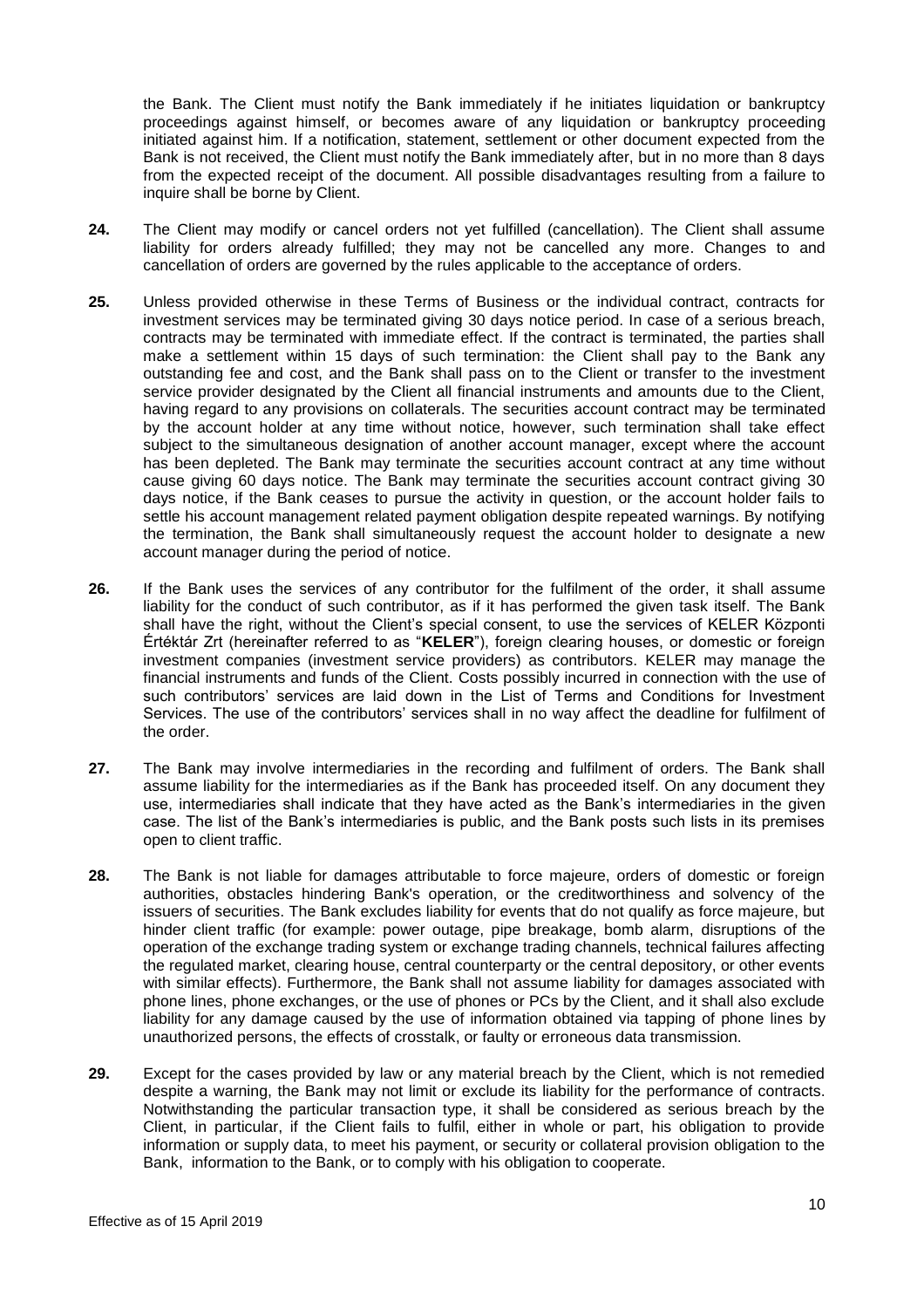- **30.** Unless provided otherwise, the Bank shall receive remuneration for and be reimbursed all costs relating to the provision of the services laid down in these Terms of Business, as set out in the current List of Terms and Conditions for Investment Services forming Annex 2 hereto. **The Bank may unilaterally amend these Terms of Business and the List of Terms and Conditions for Investment Services. Such unilateral amendments are governed by the provisions of the Bank's General Terms of Business** (hereinafter: GTB)**, setting out that a change to a one-time fee or cost shall enter into force on the 5th day, and a change in a regular fee or cost shall be effective as of the 30th day following its announcement.** In an individual contract concluded with the Client, the Bank may derogate from the provisions of the List of Terms and Conditions for Investment Services.
- **31.** Under these Terms of Business, the Bank shall be authorised to manage the Client's personal data. The set of data to be managed by the Bank shall include, for the individual transaction types, the data required for the given transaction and the checks to be carried out by the Bank. The period of data management may not exceed the limitation period following the legal relationship between the Bank and Client, or any period set out by law. For the fulfilment of the Client's orders, and the performance of related tasks, the Bank may forward the Client's data abroad, but exclusively to members of the Group to which the Bank belongs**.**

## <span id="page-10-0"></span>**IV. Collaterals**

- **1.** The Bank shall not conclude title transfer financial collateral arrangements with Clients to secure or cover the Client's present or future, actual or contingent or prospective obligations.
- **2.** Based on its security interest existing pursuant to the Bank's GTB, the Bank shall have the right to retain financial assets, securities and other financial instruments held or administered for the Client by it, or suspend debiting payments from the account until receipt of any outstanding fees, costs or duties payable to it by the Client, or compensation for damages it may have; it may withhold assets used as collaterals designating the Bank as the beneficiary, or transfer the same to a blocked securities sub-account. The Bank must indicate the collateral related to the dematerialized securities, financial assets and invoice receivables on all account statements and other balance statements. The Bank shall exercise its security interest in line with the effective provisions of law. The Bank shall not accept such financial instruments as collateral, which have no publicly listed market value or are not assigned any value independently from the parties at the given time.

## <span id="page-10-1"></span>**V. Protection of Client's instruments, Investor Protection Fund**

- **1.** While managing the Client's financial instruments or funds, the Bank takes utmost care in the selection of contractual partners and accessories used in the control of the Client's funds and instruments or involved in the execution of transactions, in order to protect such funds and instruments. The Bank shall not deposit the Client's funds with third parties. The Bank protects Client assets kept or administered using state-of-the-art electronic and mechanical security systems, including the up-to-date protection of computer networks. The Bank monitors compliance with these conditions via controls and internal control measures integrated in the processes.
- **2.** The Bank is a member of the Investor Protection Fund (hereinafter referred to as the "**Fund**") established by investment service providers. The Fund is responsible for securing possible Client claims arising from contracts concluded by the Bank as part of the activity determined under Clauses 4.4.1 a) and 4.2. (a) to (b), Chapter I of these Terms of Business, and for the payment of indemnity to the Clients being investors, as set out by law. Indemnity shall be granted only if the underlying claim is based on a commitment to release assets (securities, funds) transferred to the Bank and registered under the Client's name in order to ensure the performance of a contract concluded for the conduct of secured activities between the Client and the Bank after 1 July 1997 (secured claim).
- **3.** The Fund shall indemnify eligible Clients, in respect of their claims, up to a maximum amount of EUR 100 thousand per person and per Fund member. The indemnification is 100% for claims up to HUF 1 million, and for claims exceeding HUF 1 million, HUF 1 million plus 90% of the remainder. When determining the amount of indemnification, all of the Client's claims arising from investment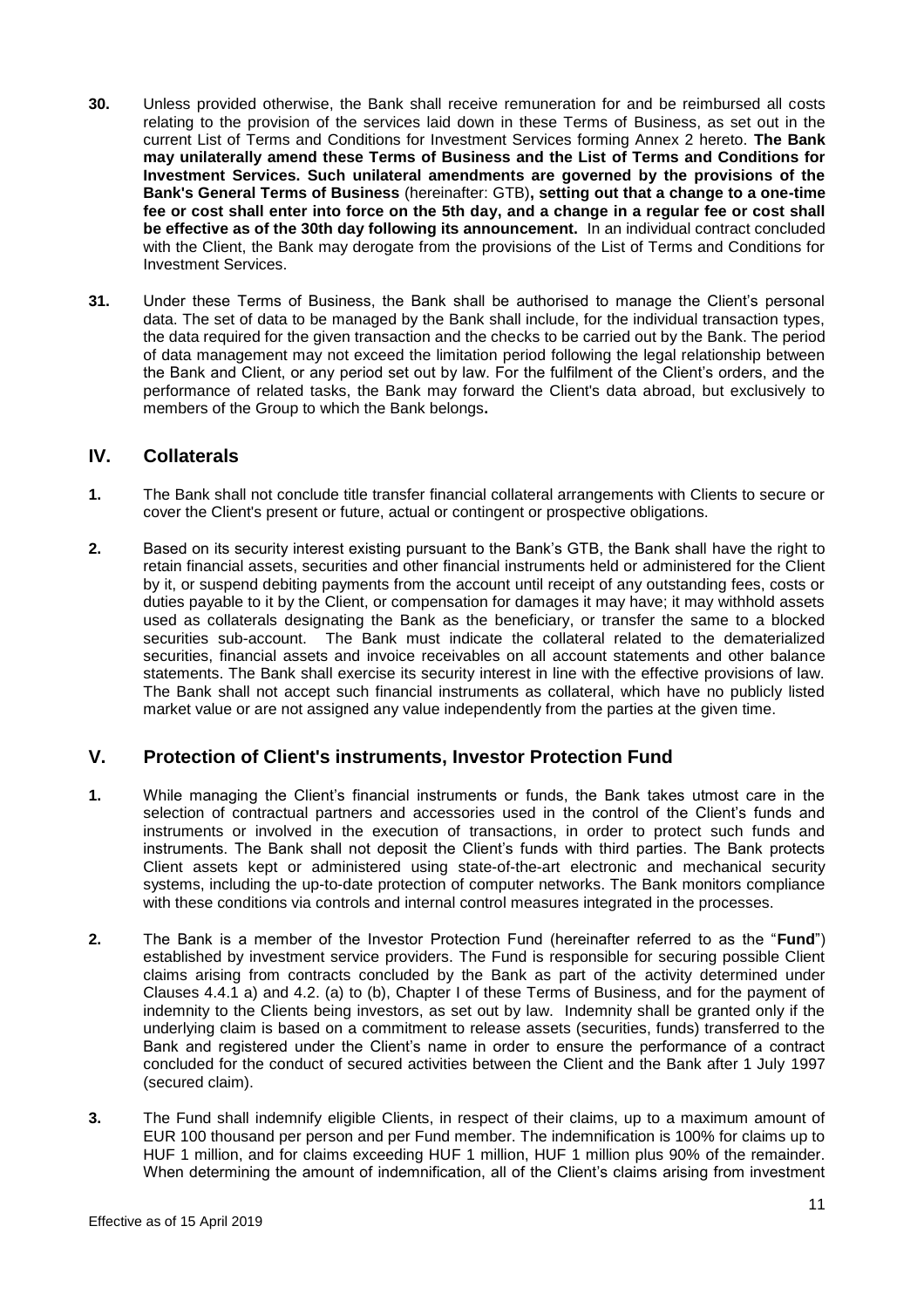activities pursued at the Bank shall be consolidated. Where the Bank has any claim against the Client in connection with investment services that is either overdue or scheduled to expire by the payment of the indemnification, such claim may shall be set off against the Clients' claims when determining the indemnification amount.

- **4.** The Fund provides indemnification in cash. The Fund's indemnification obligation shall apply, if the Authority initiates liquidation proceeding against a Fund member under Section 133 (1) *a)* of the Investment Regulations Act or a court order is delivered concerning the liquidation of a Fund member.
- **5.** If the Client's claim justified by a contract corresponds to the data included in the Bank's records, the Bank shall determine indemnification up to such corresponding amounts, and it must take measures to ensure that the amount due to the eligible party is paid without delay, but in no more than ninety days from the date of the assessment. In justified cases the settlement date may be extended - subject to prior approval by the Authority - once, by maximum ninety days.
- **6.** Within 15 days from the announcement of the event under Section V.4 of these Terms of Business, the Fund shall inform investors about the possibility of indemnification claims in the form of an announcement posted on the website maintained by the Authority and on their own website.

The announcement shall specify the date from which claims are accepted, the form in which claims are to be lodged, and the name of the paying organization. The first day specified for filing claims must fall in a thirty-day period from the date when the event under Section V.4 of these Terms of Business occurs.

**7.** The coverage provided by the Fund shall not apply to claims of the persons and organizations determined under Section 215 (1) of Act CXX of 2001 on the capital market (hereinafter referred to as the "**Capital Market Act**"), nor to claims arising out of a transaction, for which a court has finally concluded that the source of the investment originated from a criminal offence or monetary claims arising out of a transaction concluded in a currency other than Euro or the legal national currency of a Member State of the European Union or the OECD.

## <span id="page-11-0"></span>**VI. Business and securities secrecy**

- **1.** Business secrets shall mean all facts, information and other data, which are not publicly known or not easily accessible to persons engaged in the economic activity concerned, as well as compilations of the same, whose acquisition or utilisation by unauthorized persons, disclosure to others or publication would jeopardise or compromise the legitimate financial, economic or market interests of the proprietor, provided that such proprietor legitimately possessing such secrets is not subject to actionability in terms of keeping secrecy.
- **2.** Securities secrets shall mean all data concerning the Client and available to the Bank that relate to the Client's identity, particulars, financial position, business investments, business activity, ownership or business relations, or to any of his contracts concluded with the Bank, or the balance of and turnover on his accounts.
- **3.** At the Bank,
	- a) any person holding an interest in;
	- b) any person proposing to acquire an interest in;
	- c) senior executives of; and
	- d) employees of;

the Bank, and any other person obtaining business secrets or securities secrets in any way shall be required keep them secret without limitation in time. Such secrecy shall not apply to business secrets and securities secrets in the cases set out by law.

## <span id="page-11-1"></span>**VII. Suspension of operating license, transfer of portfolio, publicity of business data**

**1.** The Bank may suspend or terminate its investment service activity, either in whole or part, subject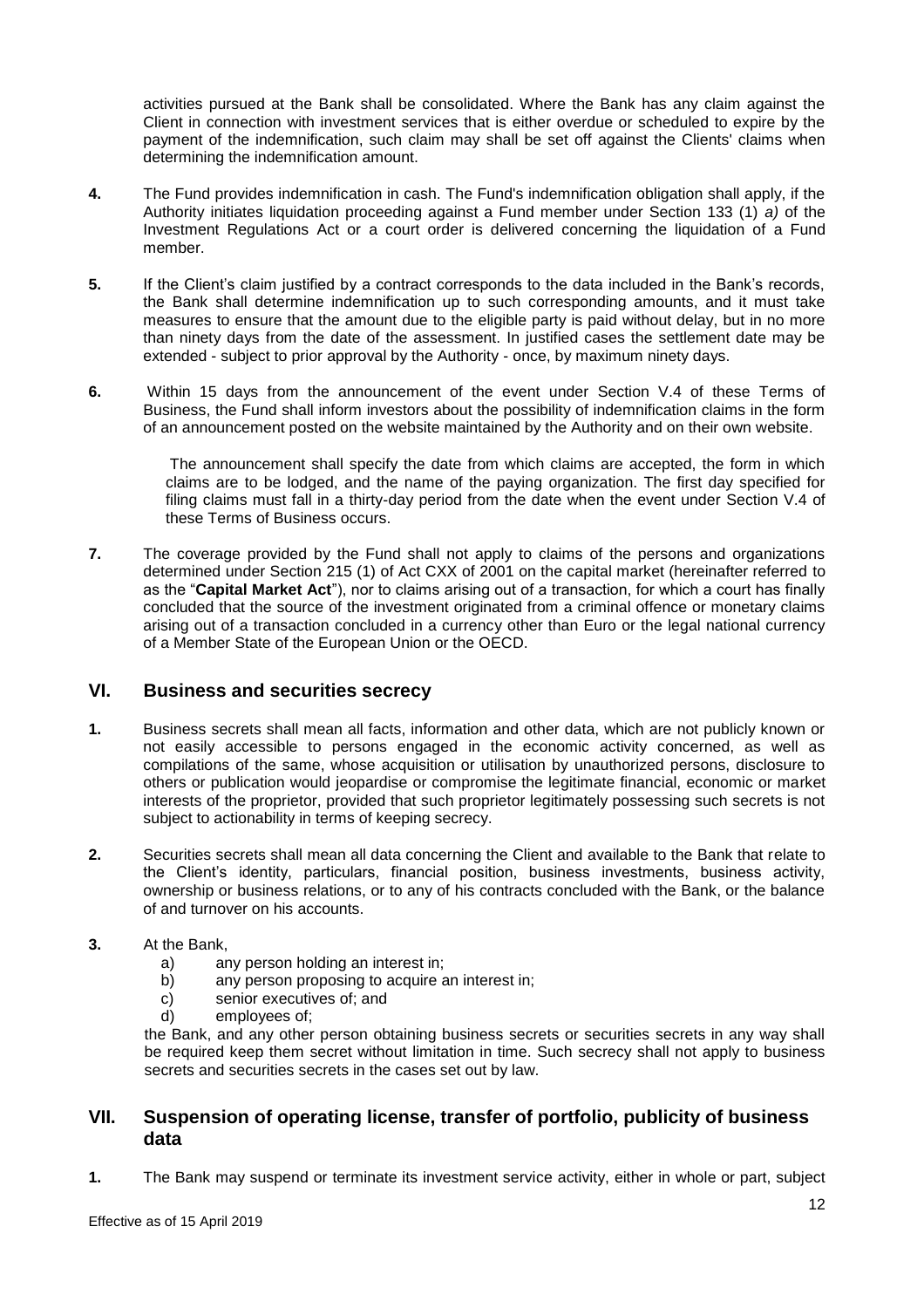to the Authority's permission. The Bank shall notify the Client without delay, and in the form of special information, of any partial or full withdrawal or suspension of its investment service license, or a partial or full suspension or limitation of some of its activities. In such notification, the Bank shall

- a) request the Client to specify which other investment service provider's services he wishes to use in the future,
- b) inform the Client that, should the Client fail to identify the alternative investment service provider of his choice to the Bank within 45 days of the notification, the Bank shall consider the investment service provider designated as preferred in the notification as the investment service provider of the Client's choice.
- **2.** Subject to the Authority's approval, the Bank may transfer its portfolio of contractual obligations to another investment firm (investment service provider). The Authority's approval shall not substitute for the authorization of the Hungarian Competition Authority set out by specific legislation. The Bank may not transfer its portfolio of contractual obligations to a commodity dealer. The Bank may take over the portfolio of contractual obligations of another investment service provider or commodity dealer. As regards the transfer of the Bank's portfolio of contractual obligations, the provisions of Act V of 2013 on the Civil Code (Civil Code) on the assumption of debts shall apply. When transferring the portfolio of contractual obligations, the transferring Bank shall notify Clients of the intention to transfer and the information below, before the effective date of the contract on the transfer, as well as inform Clients in such notification when, where and in what form the transferee organisation's general terms of business will be available. Should the Client reject the identity or general terms of business of the investment firm taking over the portfolio of contractual obligations, he shall designate another investment firm (investment service provider) in a written statement to be sent to the transferor Bank specifying the number of the securities account, securities custody account and the account used for investment related financial flows, which are managed at the Bank. The transferor Bank shall allow at least 30 days to the Client for making the above statement. Should the Client fail to submit a statement or submit an incomplete statement to the transferor Bank within this time limit, the Client shall be deemed to have accepted the identity and general terms of business of the transferee investment firm. If the identity and general terms of business of the transferee investment firm are accepted, all financial instruments and funds held for or belonging to the Client shall be managed by the transferee investment firm as of the effective date indicated in the said notification, and the same shall become subject to the transferee investment firm's general terms of business. As regards the rights of the transferring Bank vis-à-vis the Client, the provisions of the Civil Code concerning assignments shall apply. The costs and fees arising from the transfer of the portfolio may not be passed on to the Client.
- **3.** Any limitation or suspension of the Bank's investment service activity by the Authority, or any action of the clearing house or central counterparty; affecting the Client's order shall be deemed as a force majeure preventing the fulfilment of the order, for which the Bank shall not be held liable. This provision shall apply to all transaction types.
- **4.** Should any dispute arise between the Parties in connection with specific contracts, their performance, or these Terms of Business or their interpretation or application, the Parties shall attempt to resolve it by way of negotiations.

If such negotiations for the settlement of disputes between the Parties fail, the Parties shall submit themselves to the jurisdiction of the competent court with sufficient powers of the Bank's registered office. This exclusive jurisdiction clause applies to all claims arising from any legal relationship between the Client and the Bank.

- **5.** These Terms of Business shall be governed by the laws of Hungary.
- **6. The Bank may amend these Terms of Business unilaterally** . The Bank shall post the amended Terms of Business, fifteen days prior to the entry into force of the amendment, at its premises open to client traffic and on its web site, so that it shall be continuously and easily accessible to the Clients, by electronic means as well. **If the Client refuse to accept the amended provisions of the Terms of Business as binding on himself, he shall have the right to terminate his contract(s) concluded with the Bank and affected by the amendment in writing, as of the**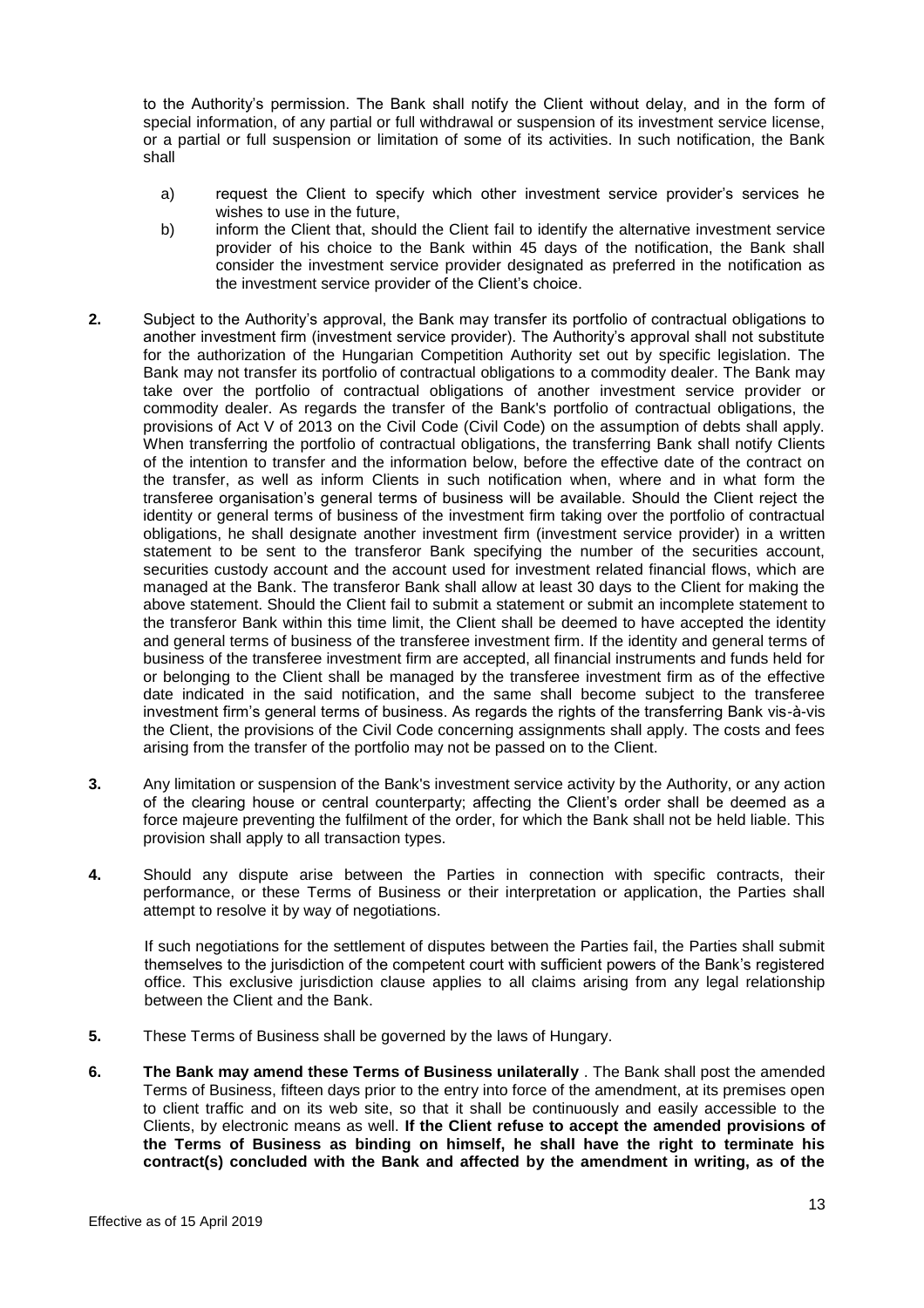**effective date of the amended Terms of Business. If the Client fails to exercise his right of termination within this time limit, the amended Terms of Business shall be deemed to have been accepted by the Client. If the amendment of the Terms of Business results from legislative changes, the Bank shall publish the amended Terms of Business by the effective date of the new law, at the latest. In this case, the amended Terms of Business shall enter into force as of the effective date of the new law.**

- **7.** In addition to these Terms of Business, the legal relationship between the Bank and the Client is also governed by the GTB, as well as the Investment Regulations Act, the Capital Market Act and the Civil Code.
- **8.** The list of outsourced activities and the list of entities entrusted with such outsourced activities are included in Annex 3 to the Bank's GTB.

## <span id="page-13-0"></span>**VIII. Provisions applicable to certain investment services**

#### **1. Account management, safekeeping and custodianship**

- 1.1. As requested by the Client, the Bank shall open and manage for the Client
	- a) a client account for the administration of the Client's funds,
	- b) a securities account for the administration of the Client's dematerialized securities, and a securities deposit account for the administration of printed securities (hereinafter jointly referred to as "**securities account**")

(the client account and the securities account hereinafter jointly referred to as "**account**"), and executes the Client's regular orders concerning the account.

### 1.2 The account includes:

- a) the account designation and number,
- b) the account holder's name (corporate name) and address (registered office),
- c) the designation and amount of instruments (funds or securities) administered on the account,
- d) a reference to a possible blocking of the instruments administered on the account,
- e) a clear indication of which instruments and funds fall within the scope of the rules and implementing provisions of Directive 2014/65/EU, and which do not, such as those covered by security arrangements involving the transfer of ownership,
- f) a clear indication of which assets have special ownership status, in connection with mortgages, for example,
- g) the market value of the financial instruments included in the statement or, in the absence of a market value, an estimated value along with a clear indication that the lack of a market price may indicate lack of liquidity. The estimated value is determined by the firm according to the principle of utmost care.
- 1.3. The Bank shall manage client and securities accounts, in such way that:
	- a) they must be accurate and provide a true picture of the Client's financial instruments and funds, and
	- b) they must enable, at any time and without delay, the separate statement of financial instruments and funds held by or belonging to the Client, and those owned by the Bank.

In order to control compliance with the above requirements, the Bank shall check the records and accounts managed by it against the records and accounts managed by KELER, or possibly another third party, on a regular, but at least monthly basis.

- 1.4. The settlement of the performance of the Bank's investment service used by the Client shall take place via the debiting or crediting of the account involved in the transaction.
- 1.5. The Bank shall issue an account statement for the crediting or debiting of the account, and send it to the Client after each transaction and once per year.
- 1.6. The Bank shall perform its tax deduction, payment and administration activities arising from its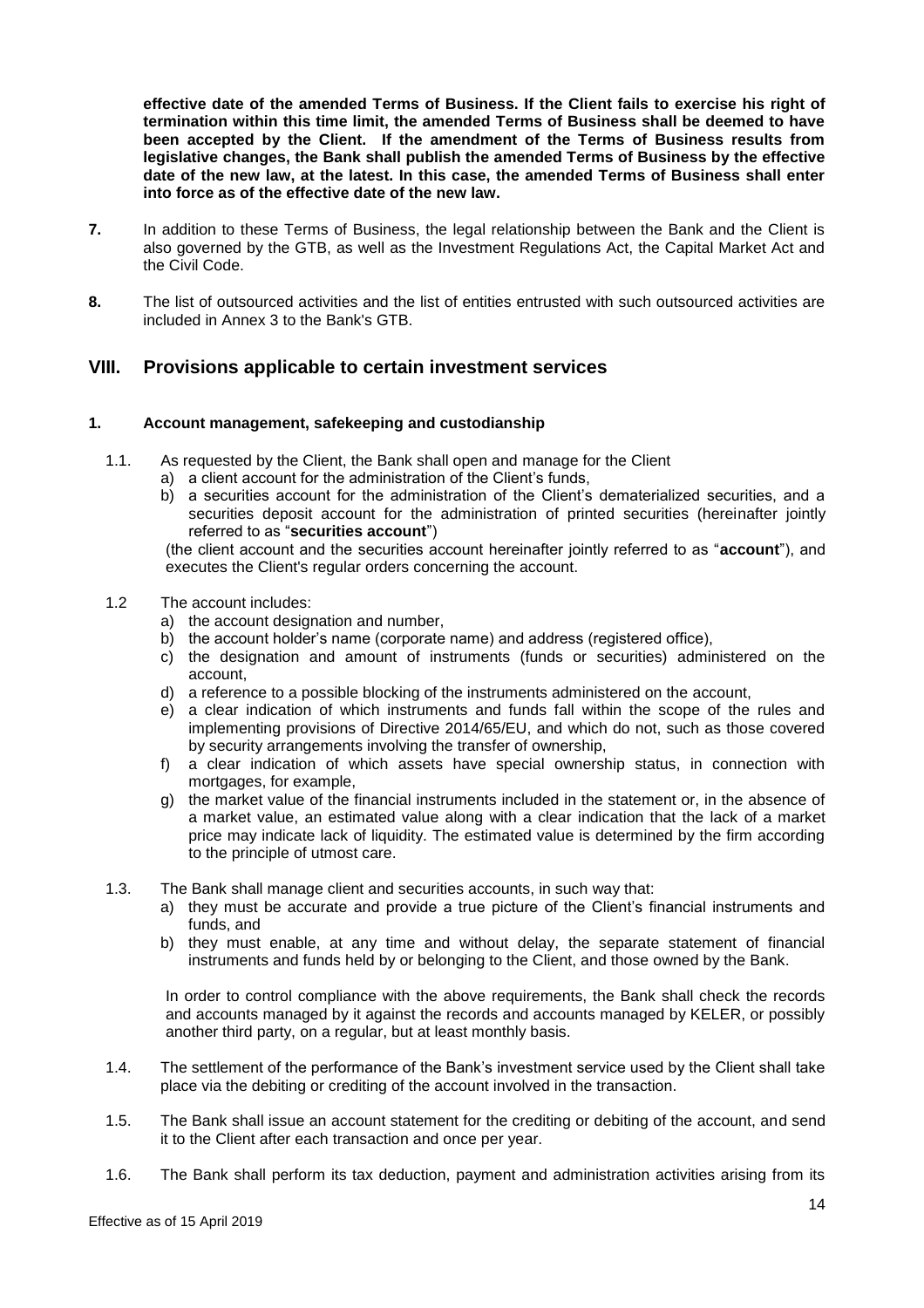obligation as a place of disbursement, in line with the effective tax regulations. However, the Bank hereby informs Clients that, in respect of certain transactions related to financial instruments specified in contracts, charges or tax liabilities may occur, whose payment shall not take place through the Bank.

- 1.7. The Bank shall have the right to charge the costs related to the issuing and posting of account statements and other certificates directly to the Client's account.
- 1.8. The Bank shall have the right to correct credit and debit transactions arising from its own mistake without any relevant action on the Client's part, and without limitation in time; it may debit assets credited by error to the Client's account, or credit assets debited by error on the Client's account.
- 1.9. In order to secure its overdue claims against the Client, the Bank may block the account specifying the Bank as the beneficiary. The Bank shall maintain the blocking until the Client settles his outstanding debts owed to the Bank, including any additional charges.
- 1.10. Assets administered on the account may be disposed of by the Client or his representative specified on the Data Sheet included in the Annex to the account management contract.
- 1.11. Based on the contract concluded with the Client, the Bank undertakes to perform the safekeeping of securities produced in a physical form, and to provide custody for securities under a separate agreement.
- 1.12. The securities may be deposited by transferring to the securities account or crediting on the securities account.
- 1.13. If it turns out, when verifying the securities received, that a security is fake, falsified, blocked or fails to meet the conditions set forth in these Terms of Business or the contract with the Client, the Bank shall notify the Client of this, and any loss suffered or costs incurred in connection with the foregoing, including the Bank's costs related to the verification of origin shall be borne solely by the Client.
- 1.14. The Bank shall accept printed and registered securities with a blank endorsement only.
- 1.15. In the course of its safekeeping and custody service, the Bank uses the services of KELER as central depository. KELER may manage the financial instruments and funds of the Client. The Bank is liable to the Client for the activities and omission of KELER. KELER keeps the financial instruments and funds of the Client on a pooled account, that is the assets of the Client are not separated from the assets of the Bank's other clients. The risk of keeping funds on a pooled account is that upon the liquidation of KELER the owner of funds and financial instruments may be impossible to identify in default of appropriate records. The Client may initiate with the Bank to have its financial instruments and funds managed on an individual subaccount at KELER. The costs of this are laid down in the List of Terms and Conditions for Investment Services. Upon the liquidation of KELER as central depository, securities clients deposited with the central depository or the securities registered on the securities accounts and securities deposit accounts of clients are not part of the assets subject to liquidation. Any pecuniary claim of a client arising during the liquidation proceeding shall be treated the same as the claim represented in the security, which it replaces. The collateral referred to in Section 338 of Act CXX of 2001 held by the central securities depository that is subject to liquidation shall not comprise a part of the assets of the central securities depository for the purposes of liquidation. If any part of the assets of clients cannot be returned to the clients, these claims shall be satisfied from the central securities depository's assets following the satisfaction of liquidation charges, by way of derogation from the provisions of Section 57 of the Bankruptcy Act governing the sequence of the satisfaction of claims.

#### **2. Own account dealing**

2.1. In the lack of transaction coverage or specified collateral, the Bank has the right to reject an order, or keep an order already accepted in pending status. For a pending order, if the Client fails to comply with the obligation to provide transaction coverage or collateral, the Bank may cancel the order. In this case, all losses and costs arising from such cancellation shall be borne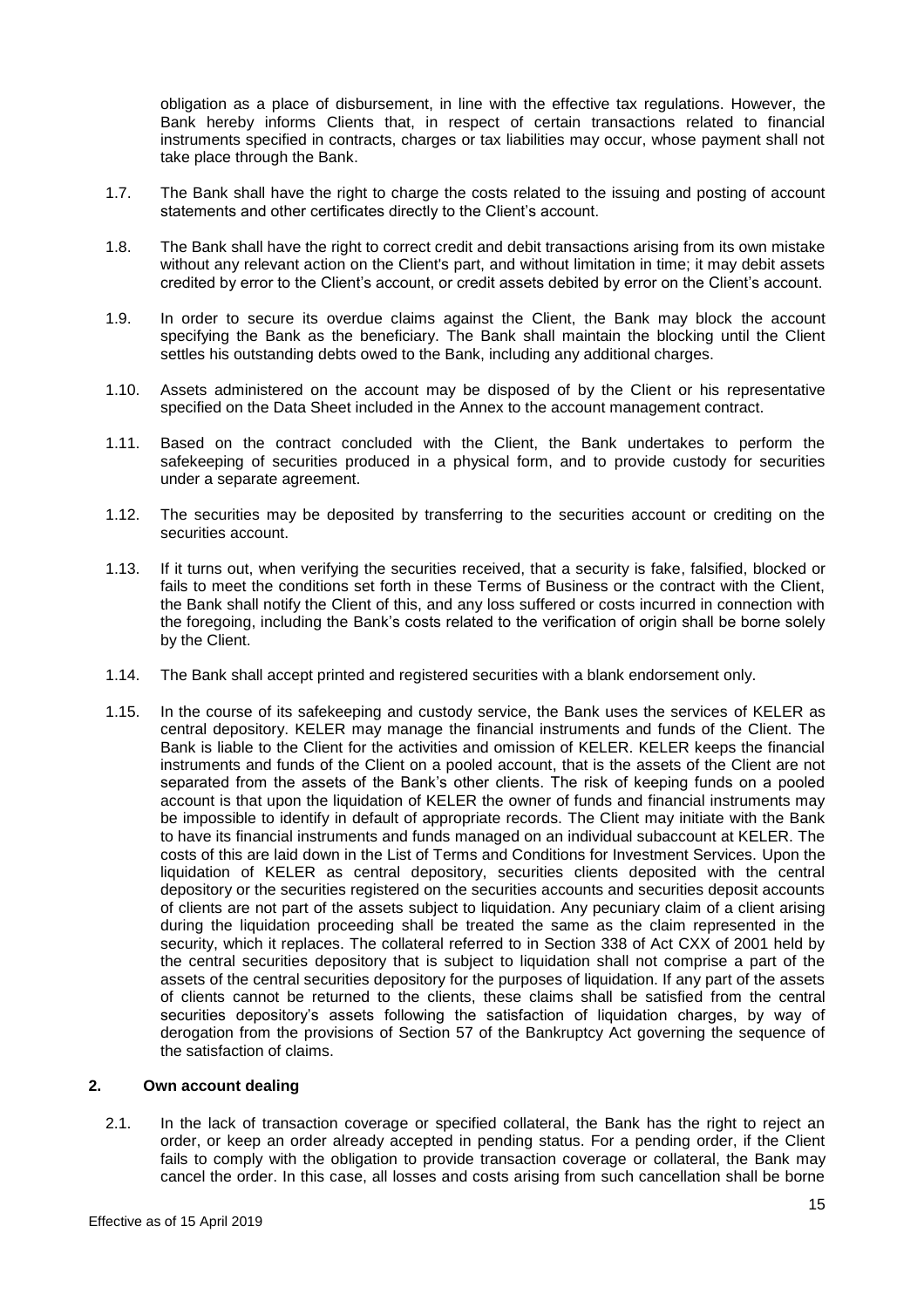solely by the Client.

- 2.2. As part of its own account dealing, the Bank either buys financial instruments from the Client on its own account or sells financial instruments to the Client from its own account.
- 2.3. In the context of own account dealing, the transferor of financial instruments must make sure that the financial instruments transferred form its exclusive property, are clear of any liens, claims and encumbrances, and that no third party has any right in respect of the financial instruments that could limit or prevent the transfer of ownership to the buyer free of any restriction or encumbrances.
- 2.4. The Bank shall not be liable for any future changes in the value or yield of the securities or financial instruments purchased by the Client.
- 2.5. The rules of sale and purchase shall apply, mutatis mutandis, to securities swap transactions.
- 2.6. In the course of its own account dealing, the Bank shall perform its post-trade disclosure obligation under Articles 20 to 21 of Regulation (EU) No 600/2014 on securities transfers by using an approved disclosure mechanism (APA).
- 2.7. In the course of its own account dealing, the Bank shall perform its transaction reporting obligation under Article 26 of Regulation (EU) No 600/2014 on securities transfers by using an approved reporting mechanism (ARM).
- 2.8. In the course of its own account dealing, the Bank may not operate an internal matching system that executes Client orders on a multilateral basis.

#### **3. Investment advice**

- 3.1. Based on the Client's order, the Bank shall provide an investment advice service, in line with the provisions of an individual contract to be concluded with the Client, as part whereof it shall provide customized recommendations related to the transaction with a given financial instrument, not including the disclosure of publicly available facts, data, circumstances, studies, reports, analyses and advertisements, and the prior and subsequent information provided to the Client under the Investment Regulations Act.
- 3.2. The Bank shall assume no liability for the effectiveness of the investment advice provided, or the value retention or yield of the investment.
- 3.3. The Bank shall provide the investment advice service subject to a successful suitability test, as specified above.
- 3.4. When providing investment advice, the Bank prepares a report for its retail Client, which summarizes the advice given and explains why the recommendation suits the retail Client, including how it fits the Client's goals and personal circumstances, with particular regard to the required term of the investment, the Client's knowledge and experience, and the Client's attitude to risks and loss absorbing capacity. An agreement on the purchasing or selling of a financial instrument may only be made with the Bank by a recorded phone call, which does not enable the prior handover of the suitability report. Before receiving investment advice, the Client must agree that the Bank will deliver, by way of a letter with return receipt, the written suitability statement immediately after concluding the agreement for the given transaction with the Client.
- 3.5. The Bank does not provide investment advice on an independent basis within the meaning of Article 53 of Regulation (EU) 2017/565. Furthermore, the Bank shall not undertake, as part of its investment advice service, to assess a sufficient range of financial instruments available on the market, which will be sufficiently diverse, with regard to their types and issuers or the providers of products, so that it will ensure the achievement of the Client's investment goals. Additionally, the Bank may restrict its investment advice to financial instruments issued or offered by organizations closely affiliated with the Bank, or such other entities that maintain other legal or economic relationships – such as a contractual relationship – with the Bank.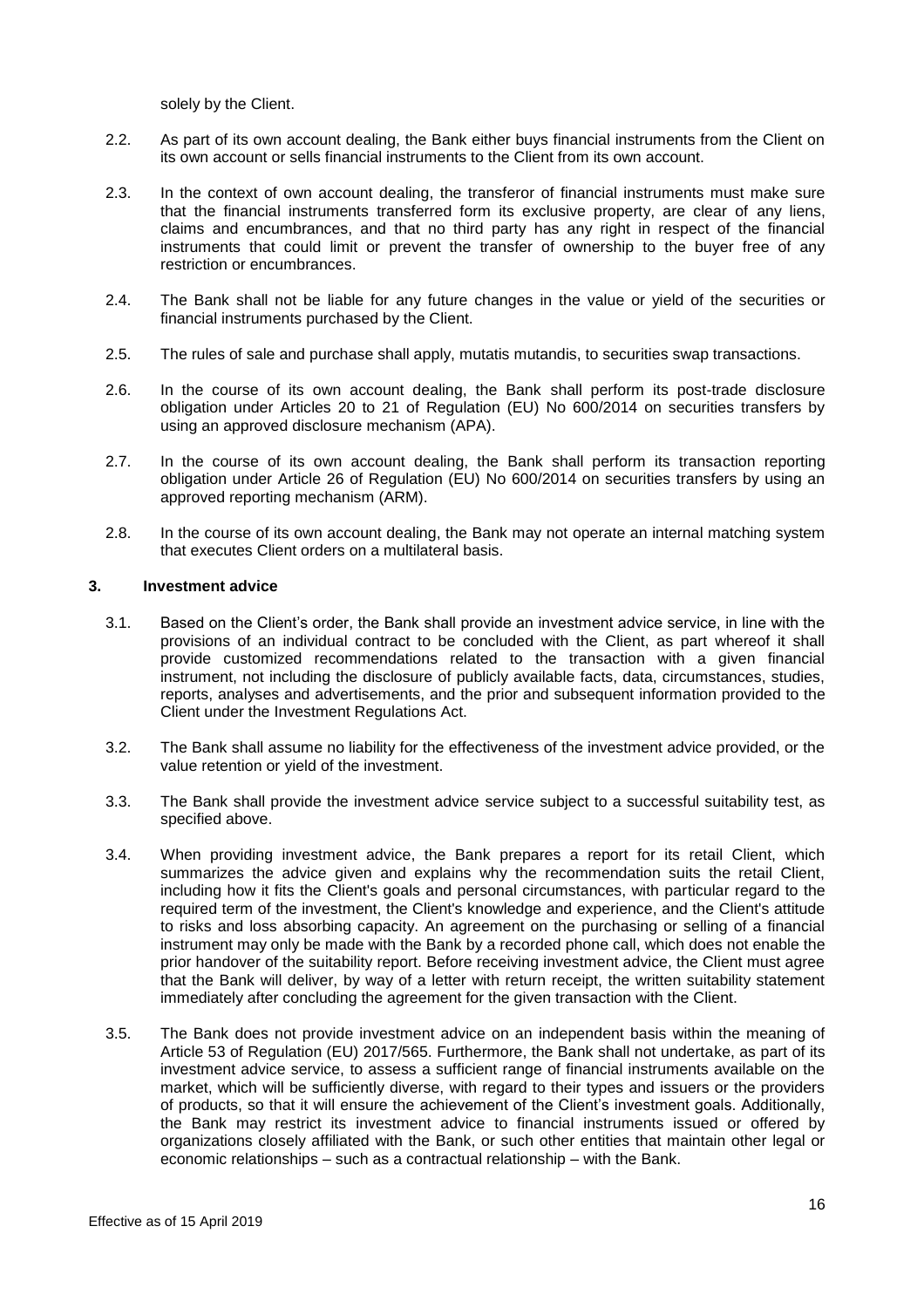3.6. The Bank does not conduct regular suitability assessment within the meaning of paragraph (13), Article 54 of Regulation (EU) 2017/565.

#### **4. Own account dealing with foreign currency in connection with the investment service activity**

- 4.1. In connection with investment services, the Bank may sell, purchase or swap foreign currencies under an individual contract to be concluded with the Client.
- 4.2 Foreign currency shall include claims denominated in foreign currency (cash equivalent instruments, bank account or other monetary claims).
- 4.3. It shall carry out spot transactions in line with the GTB.

#### **5. Investment research and financial analysis**

- 5.1. The Bank may carry out investment research or financial analyses either for the Client, under an individual contract with the Client, or for the general public, at its own option.
- 5.2. Investment research shall mean such analyses, recommendations or other information concerning a financial Instrument or its issuer, whose publication or disclosure to others which may lead to their publication may influence an investor in exposing his own or others' funds or other property, either in whole or part, to the impacts of the capital market (investment research shall not include the provision of investment advice).
- 5.3. As part of such investment research, the Bank must provide clear, unambiguous, balanced and accurate information.

These Terms of Business agreement were drawn up in Hungarian, English and German languages. In case of any conflict, the Hungarian version shall prevail; the English and German versions are for information only.

Budapest, 15 April 2019

Commerzbank Zártkörűen Működő Részvénytársaság